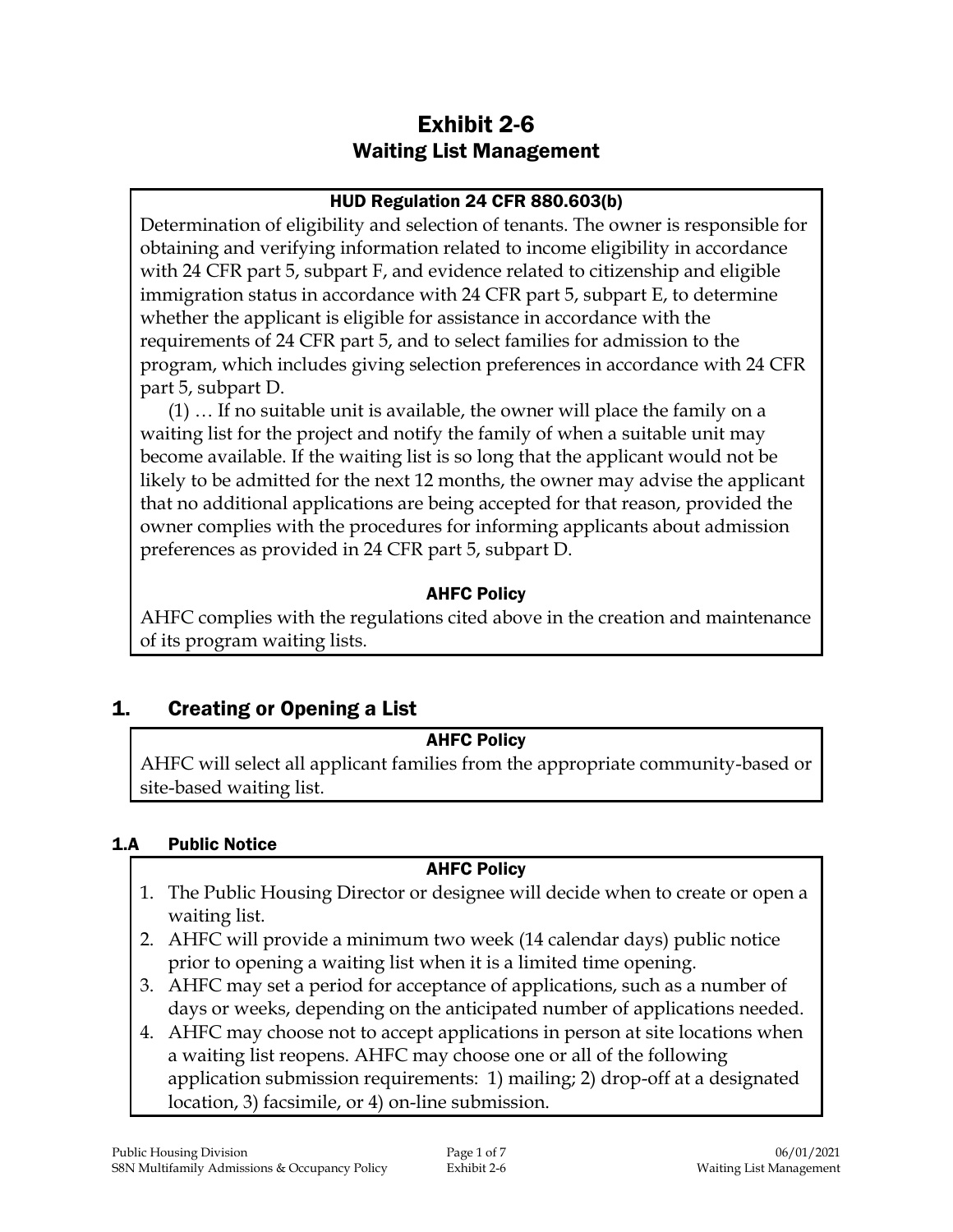5. The public notice will provide details regarding any ranking criteria used to select applicants from a list.

#### 1.B Merging Lists

#### HUD Regulation 24 CFR 903.7

What information must a PHA provide in the Annual Plan? (b) A statement of the PHA's deconcentration and other policies that govern eligibility, selection, and admissions.

(2) Waiting List Procedures. The PHA's procedures for maintaining waiting lists for admission to the PHA's public housing developments. The statement must address any site-based waiting lists, as authorized by section 6(s) of the 1937 Act (42 U.S.C. 1437d(s)), for public housing. Section 6(s) of the 1937 Act permits PHAs to establish a system of site-based waiting lists for public housing that is consistent with all applicable civil rights and fair housing laws and regulations. Notwithstanding any other regulations, a PHA may adopt site-based waiting lists where:

- (i) The PHA regularly submits required occupancy data to HUD's Multifamily Tenant Characteristics Systems (MTCS) in an accurate, complete and timely manner;
- (ii) The system of site-based waiting lists provides for full disclosure to each applicant of any option available to the applicant in the selection of the development in which to reside, including basic information about available sites (location, occupancy, number and size of accessible units, amenities such as day care, security, transportation and training programs) and an estimate of the period of time the applicant would likely have to wait to be admitted to units of different sizes and types (e.g., regular or accessible) at each site;
- (iii) Adoption of site-based waiting lists would not violate any court order or settlement agreement, or be inconsistent with a pending complaint brought by HUD;
- (iv) The PHA includes reasonable measures to assure that adoption of sitebased waiting lists is consistent with affirmatively furthering fair housing, such as reasonable marketing activities to attract applicants regardless of race or ethnicity;
- (v) The PHA provides for review of its site-based waiting list policy to determine if the policy is consistent with civil rights laws and certifications through the following steps:

(A) As part of the submission of the Annual Plan, the PHA shall assess changes in racial, ethnic or disability-related tenant composition at each PHA site that may have occurred during the implementation of the sitebased waiting list, based upon MTCS occupancy data that has been confirmed to be complete and accurate by an independent audit (which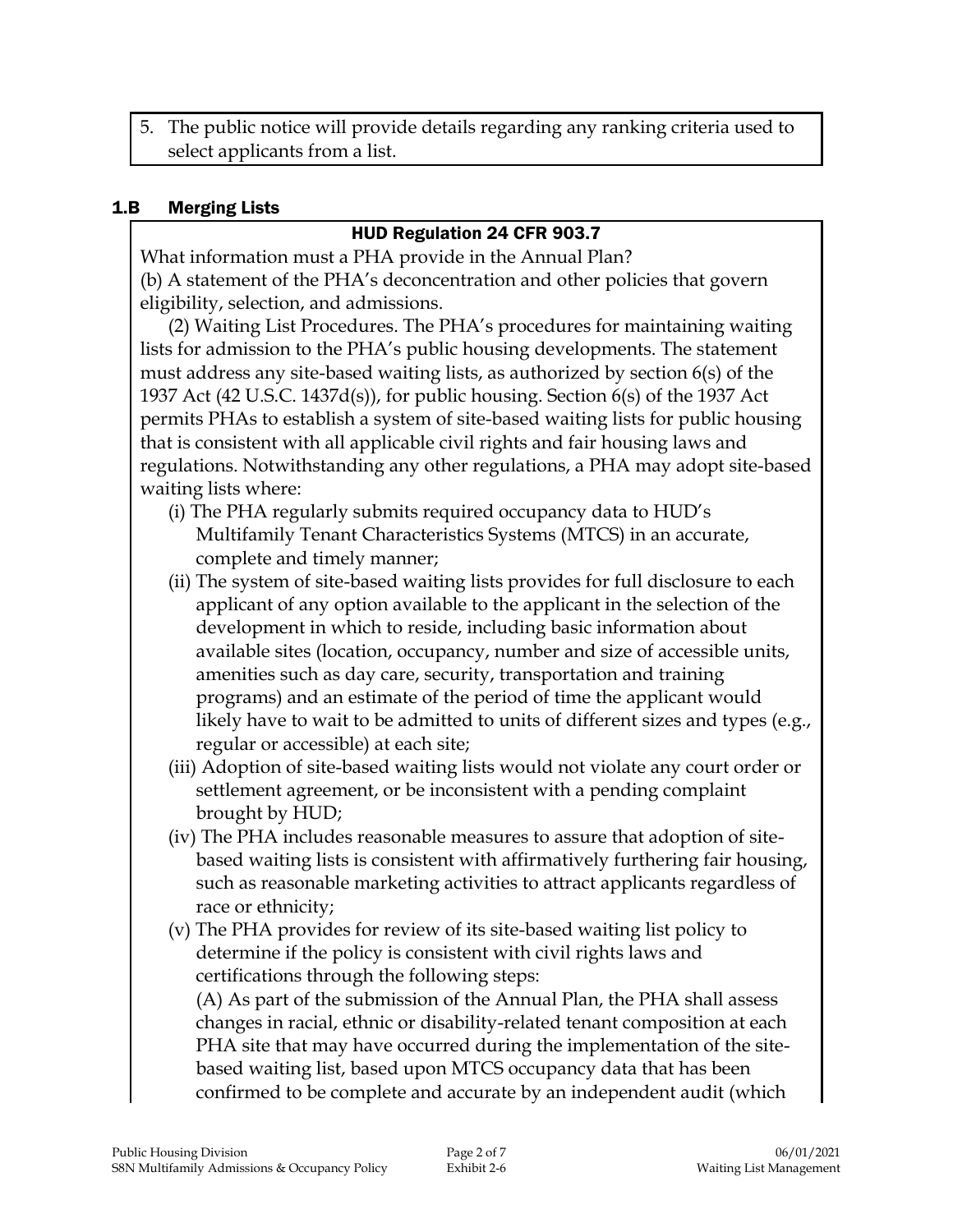may be the annual independent audit) or is otherwise satisfactory to HUD;

(B) At least every three years the PHA uses independent testers or other means satisfactory to HUD, to assure that the site-based waiting list is not being implemented in a discriminatory manner, and that no patterns or practices of discrimination exist, and providing the results to HUD;

(C) Taking any steps necessary to remedy the problems surfaced during the review; and

(D) Taking the steps necessary to affirmatively further fair housing.

# AHFC Policy

AHFC has established a mixture of site-based waiting lists and jurisdiction-based waiting lists.

# 1.C Organizing a List

# AHFC Policy

An AHFC waiting list will contain the following information.

- 1. Applicant name;
- 1. Family unit size (number of bedrooms for which family qualifies under PHA occupancy standards);
- 2. Date and time of application;
- 3. Qualification for any local preference;
- 4. Racial or ethnic designation of the head of household.

AHFC may apply one of the following methods of ranking applications depending upon the number of applications needed and the number received. AHFC may:

- 1. Apply a random numbering method to the entire list to rank each applicant and then choose the number of applicants that can reasonably expected to be housed in the following 24 months; or
- 2. Rank applications for eligibility by date and time; or
- 3. Rank applications by a preference or combination of preferences and then by date and time of application; or
- 4. Rank applications for predefined income levels using date and time of application to meet income-targeting requirements.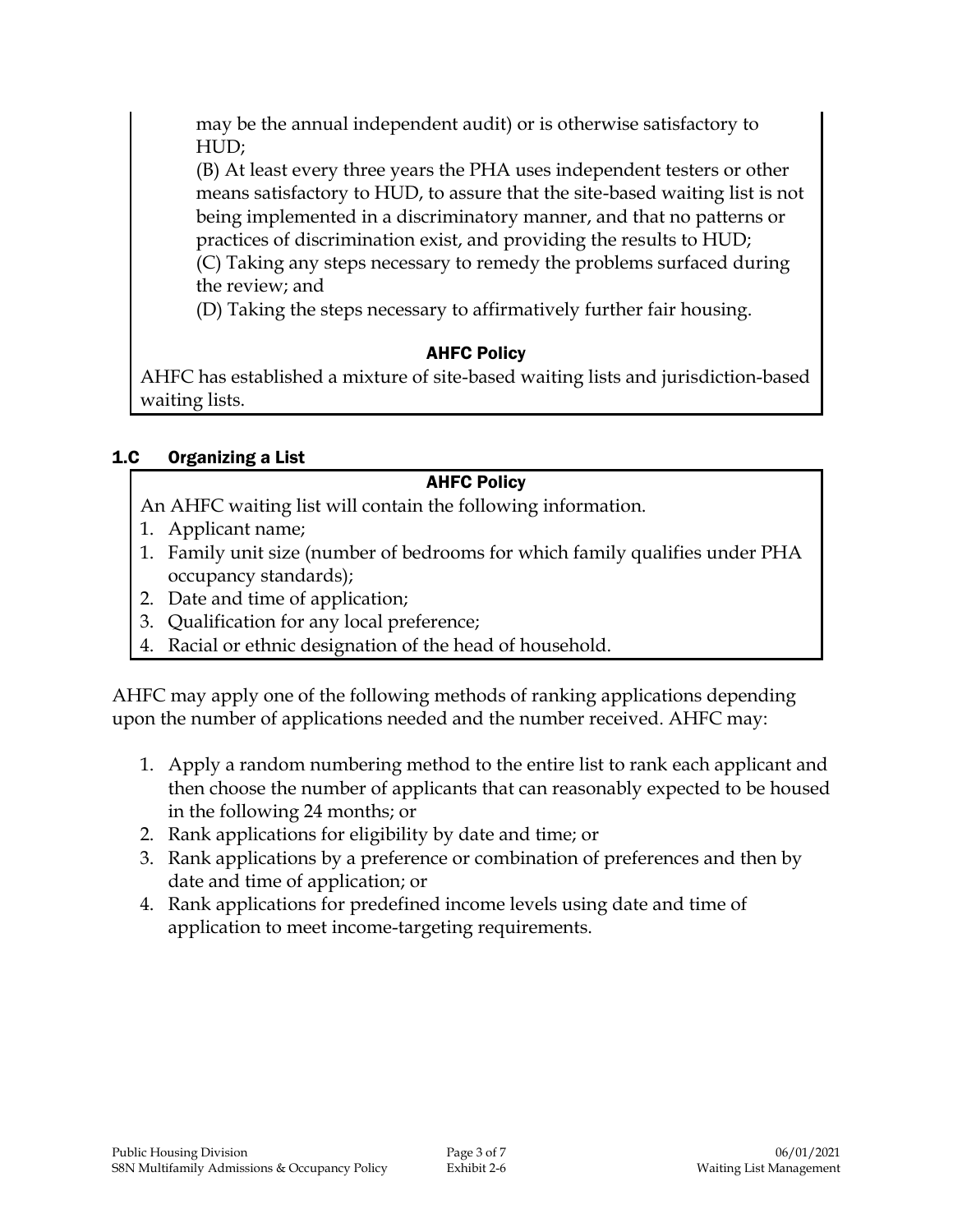# 2. Working a List

#### 2.A Choosing a List Version

#### AHFC Policy

- 1. AHFC will update the waiting list on a regular basis to assign waiting list positions.
- 2. AHFC will print a list when there are anticipated or available vacancies.

## 2.B Selection

### AHFC Policy

- 1. AHFC will select and qualify applicant families to fully utilize its allocated budget.
- 2. AHFC will select as many families as needed to fill anticipated or available vacancies. A family is considered "selected" once an interview notification is sent to the family.
- 3. Once a family has been selected, AHFC will complete the eligibility process for that family.
- 4. If a family does not receive an offer of admission before the verifications in the file expire, the family will be returned to their place on the waiting list without penalty.

### 2.B.1. Date/Time

#### AHFC Policy

For those lists organized by date and time of application, AHFC will select applicants in the order they are listed on each bedroom size waiting list.

### 2.B.2. Random Number

### AHFC Policy

For those lists organized by assignment of a random number, AHFC will select applicants in order of their assigned number.

### 2.B.3. Preferences

### AHFC Policy

For those lists with applicable preferences, AHFC will order families first by preference points and then by date and time of application.

### 2.B.4. Targeted Admissions

### AHFC Policy

If selection of applicants by date and time of application is not sufficient to meet income targeting requirements, AHFC may choose to re-order its waiting lists for a program to serve extremely and very low income families first.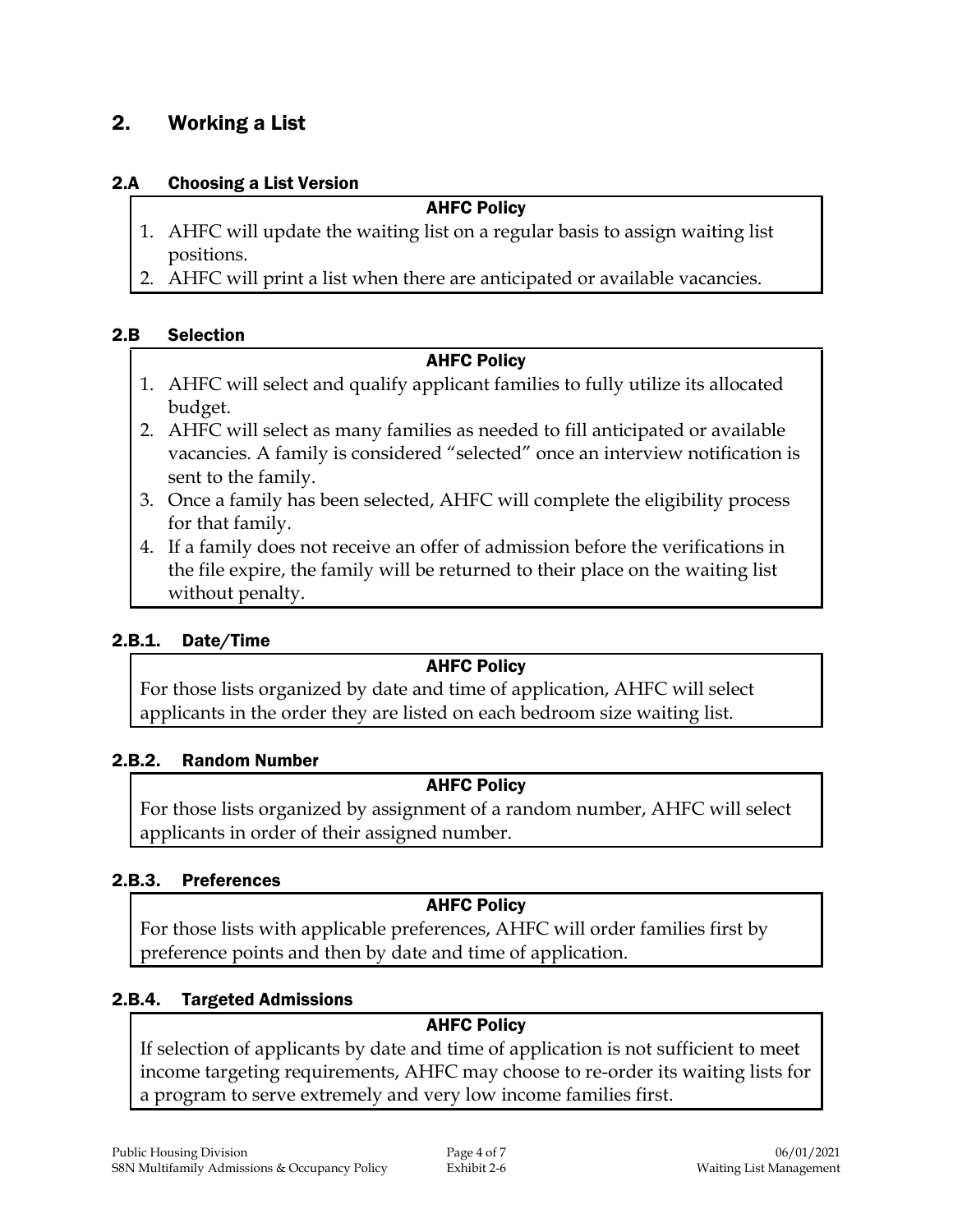#### 2.C List Notations

#### AHFC Policy

AHFC will document the status of each applicant family on the printed copy of the waiting list. Notations may include:

- 1. Applicants to be withdrawn due to failure to respond or meet eligibility requirements.
- 2. Applicants manually added to a list due to incorrect placement on another waiting list or factors that cause a family to be re-ranked. Any manual additions will be corrected electronically so that the applicant is correctly placed on the next generation of the waiting list.
- 3. Applicants requesting to be skipped due to family circumstances.
- 4. Notes regarding selection of particular families to meet income targeting or accessible unit needs.

### 2.D Applicant "Skip" Requests

### AHFC Policy

An applicant may request to be skipped for a specific time. Requests to be skipped on a waiting list must be based on reasonable mitigating or extenuating circumstances. Examples may include hospitalization, completion of a treatment program, a death in the family, short-term care of a family member outside the state, etc.

- 1. Skip requests are meant to be of short-term duration.
	- a. Local office staff may approve a skip request for 60 days or less.
	- b. Requests for more than 60 days must be approved by a supervisor or regional manager or designee.
	- c. Requests for more than 120 days must be approved by the Housing Operations Director.
- 2. When an applicant is skipped, it means that the applicant does not incur any penalty and may maintain his/her current waiting list position.
- 3. The applicant does not receive any "favored" placement on subsequent waiting lists and will be ranked in accordance with the ranking of all other applicants on that list.

### 2.E Applicant Changes

## AHFC Policy

Applicants must provide AHFC with written notification of changes in family composition or mailing address. Applicants may provide unit accessibility needs verbally or in writing. AHFC will respond promptly to applicant changes.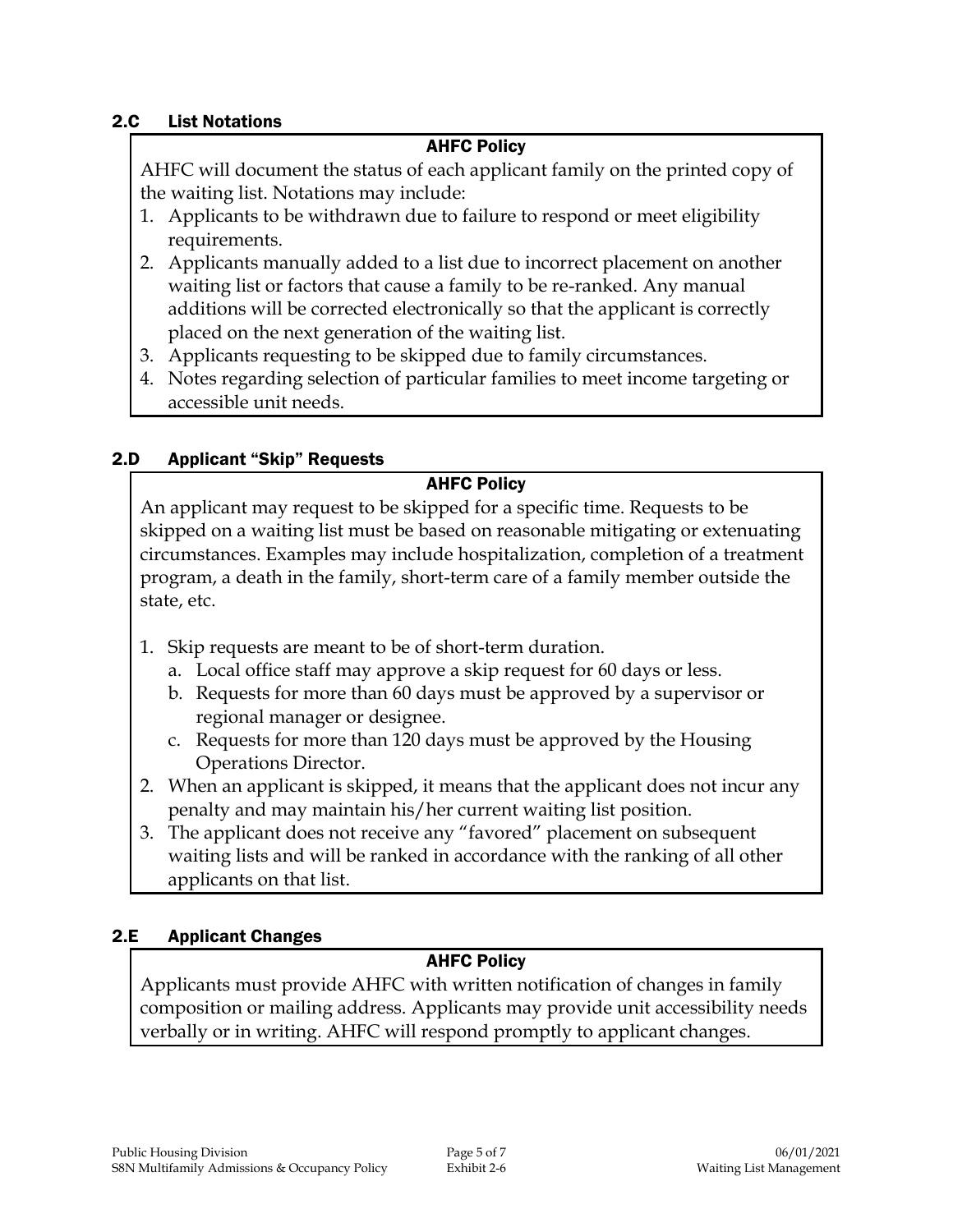#### 2.F Exhausting a List

#### AHFC Policy

If the number of applicants on a waiting list are insufficient to fill available or anticipated vacancies, AHFC will process existing applicants' eligibility before proceeding to a new version of a list.

## 3. Withdrawing an Applicant

#### AHFC Policy

AHFC will withdraw an applicant from a list:

- 1. If any notice or appointment letter to the applicant is returned by the postal service unopened or as undeliverable.
- 2. If an applicant requests to be withdrawn.
- 3. If an applicant declines an offer of assistance.
- 4. If an applicant reports changes that make the applicant ineligible for that list.
- 5. If an applicant fails to submit required verifications or attend an eligibility appointment.

#### 3.A Waiting List Updates

#### AHFC Policy

- 1. AHFC will mail waiting list update letters to applicants on an as needed basis.
- 2. Update letters will specify a response deadline date.
- 3. Applicant failure to respond will result in withdrawal of the applicant from the waiting list.
- 4. AHFC will not send further notification to an applicant when an applicant is withdrawn for failure to respond.

#### 3.B Application Reinstatement

#### AHFC Policy

- 1. An applicant may request reinstatement to a waiting list within a reasonable time from the date of withdrawal.
- 2. Requests for reinstatement must be based on reasonable mitigating or extenuating circumstances.
- 3. If an applicant is reinstated, AHFC will use the applicant's original date and time of application when returning the applicant to a waiting list.